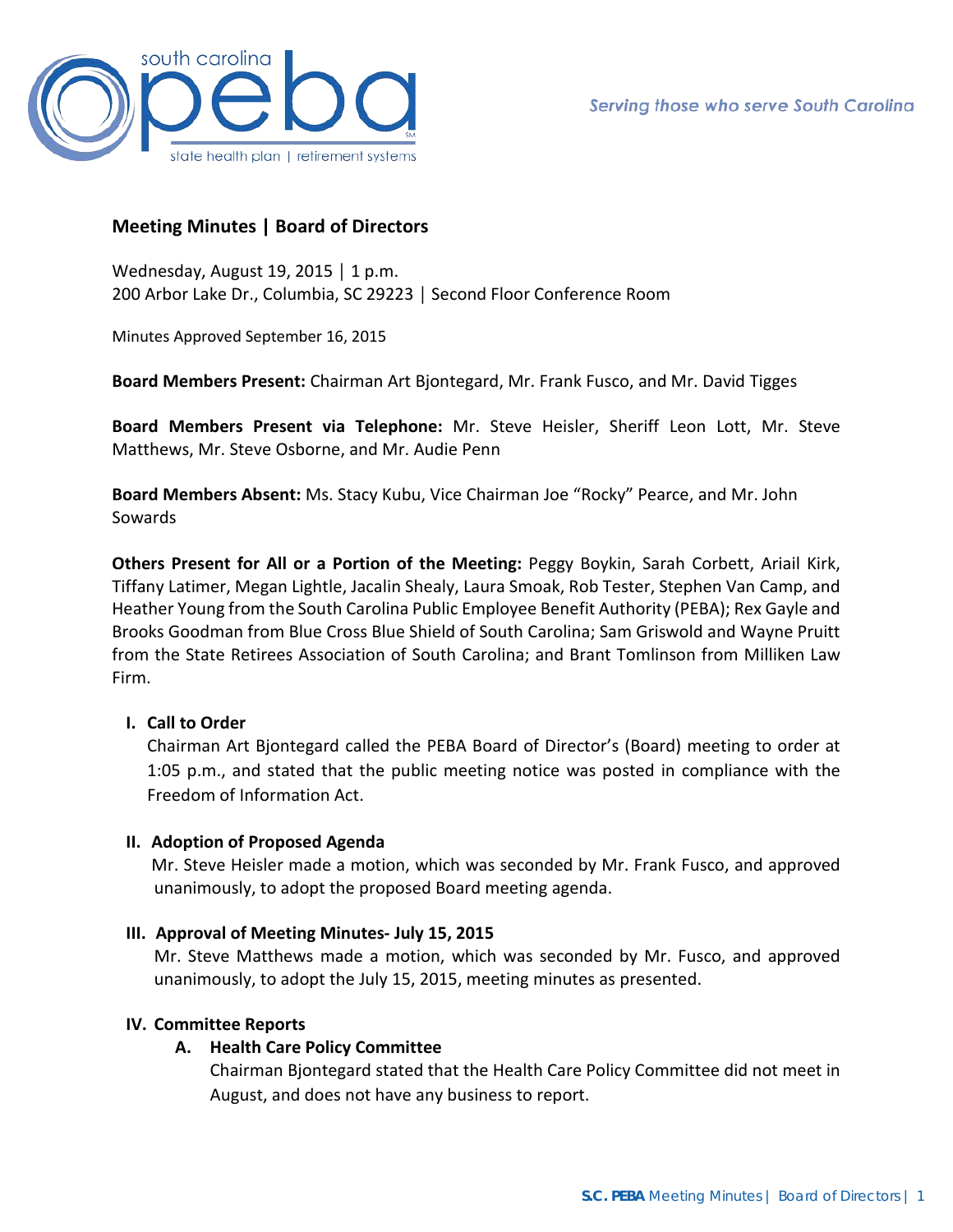### **B. Retirement Policy Committee**

Mr. David Tigges stated that the Retirement Policy Committee does not have any business to report at this time.

### **C. Finance, Administration, Audit and Compliance (FAAC) Committee**

Mr. Steve Matthews stated that the FAAC Committee does not have any business to report.

### **V. Old Business**

### **A. Director's Report**

Ms. Peggy Boykin, PEBA's Executive Director, provided the Director's Report, and stated that PEBA staff have been working to obtain Cyber Security Insurance and may issue a Request for Proposal (RFP) to secure a Cyber Security firm to evaluate PEBA's business processes and continuity in order to determine and address specific Cyber Security needs. Ms. Boykin advised that all information will be presented to the FAAC Committee in March 2016, and the FAAC Committee will provide recommendations to the full Board on an appropriate course of action.

Ms. Boykin stated that the Fiscal Year 2015 Accountability Report is due September 15, 2015, and all Board members will be receiving a draft copy to review. Ms. Boykin added that the FAAC Committee will discuss the Accountability Report at the September 8, 2015, Committee meeting.

Ms. Boykin reported that the Benefits at Work (BAW) Conference will be held at the Columbia Convention Center August 31 - September 3, 2015, and invited the Board to attend. Ms. Boykin stated that the BAW conference is held annually for benefits administrators and other personnel across the state, to ensure that they understand any legislative or health care plan changes for the upcoming year.

Ms. Boykin advised that the first phase of the Operational Assessment is expected to be completed shortly. Ms. Boykin reminded the Board that the Operation Assessment is a long-term project that focuses on PEBA's business processes, information systems and organizational structures.

Ms. Boykin explained that the former Budget and Control Board has separated into two agencies which include the Department of Administration and the State Fiscal Accountability Authority (SFAA). Ms. Boykin added that the State Health Plan changes that were approved by PEBA at the July 15, 2015, Board meeting, will also be on the August 25, 2015, SFAA meeting agenda.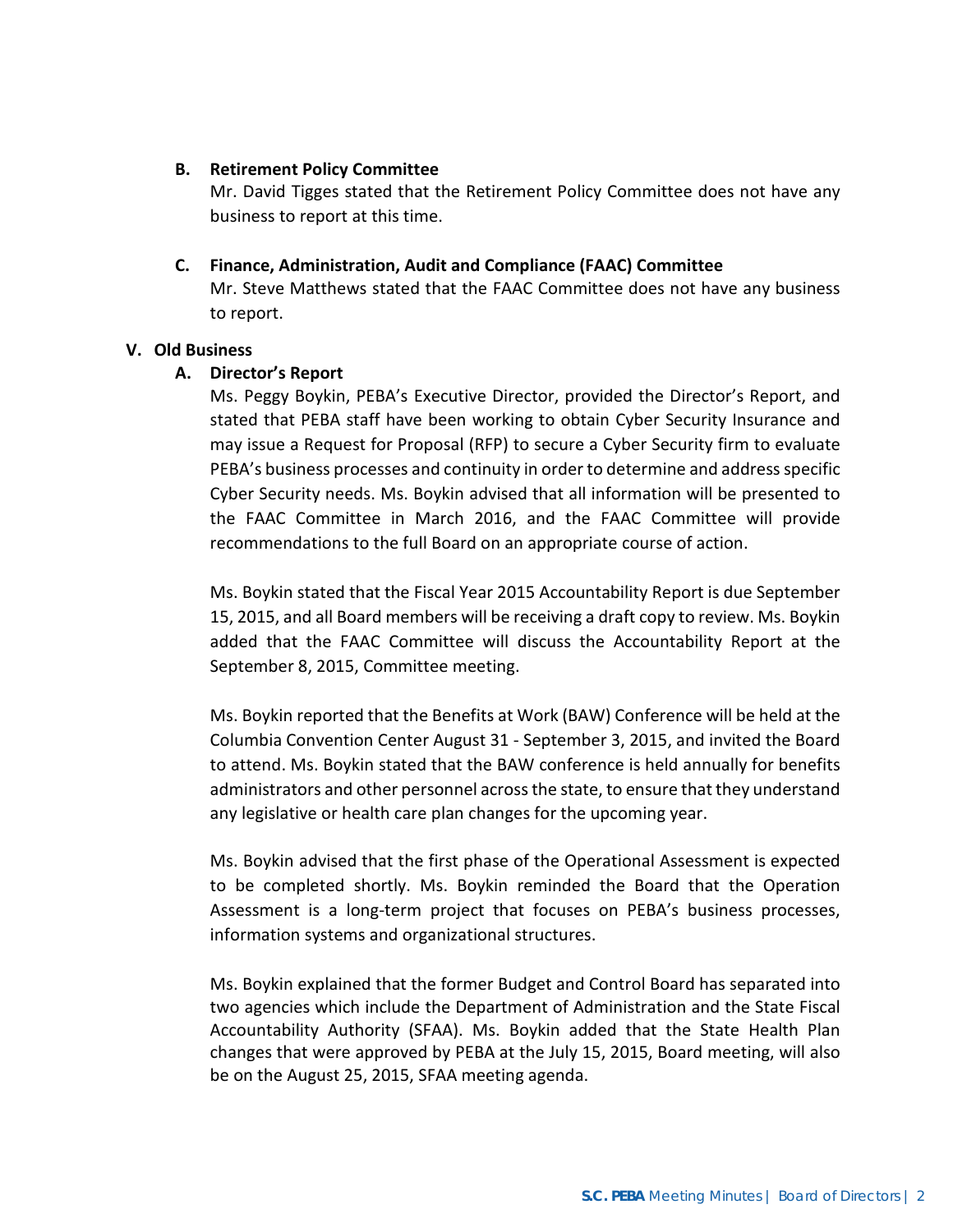Ms. Boykin confirmed that the new Pharmacy Benefit Manager (PBM) contract with Express Scripts Inc. (ESI) will begin January 1, 2016.

Ms. Boykin stated that PEBA is continuing to work with the Legislative Audit Council, which is an oversight agency of the General Assembly that performs objective performance audits of state operations. Currently, the Council is conducting an audit of the state's pension funds which includes the SC Retirement System Investment Commission and PEBA. Ms. Boykin added that a draft of the audit should be provided in September.

Ms. Boykin advised that the Senate Finance Committee - Special Subcommittee to Review the Investment of State Retirement Funds will conduct a hearing on August 20, 2015, at 2:00pm.

Ms. Boykin confirmed that PEBA met with Gabriel, Roeder, Smith & Company (GRS), the South Carolina Comptroller General's Office, and the State Treasurer's Office to discuss the July 1, 2014, actuarial valuations, and what ramifications can be expected from the rate of return of approximate 1.6 percent for fiscal year 2015. Ms. Boykin stated that the 1.6 percent rate of return is significantly lower than the 7.5 percent assumed rate of return, which will impact the funding of the Retirement Systems.

Ms. Boykin advised that the ethics education training provided by the State Ethics Commission originally scheduled for the September Board meeting has been postponed to the December 16, 2015, Board Meeting.

Chairman Bjontegard added his comments regarding the 1.6 percent rate of return, and directed the Retirement Policy Committee to conduct a review of the Retirement System's investment returns for the last five fiscal years and the impact of those returns on the System's unfunded liability and the required employer and employee contribution rates to the System. It was noted that this review shall include an analysis of the System's asset allocation, the management fees associated with that asset allocation, and any other issues which may be relevant to the investment returns and contribution rates for the System. The Retirement Committee is to conclude its analysis and render a written report on the subject to the PEBA Board as soon as reasonably practicable, which is expected to be no more than six months.

Ms. Boykin explained the statutory requirement of conducting an experience study every five years to determine appropriate actuarial assumptions. Ms. Boykin stated that GRS will conduct the experience study this year, and will provide specific recommendations on actuarial assumptions based on the results of the experience